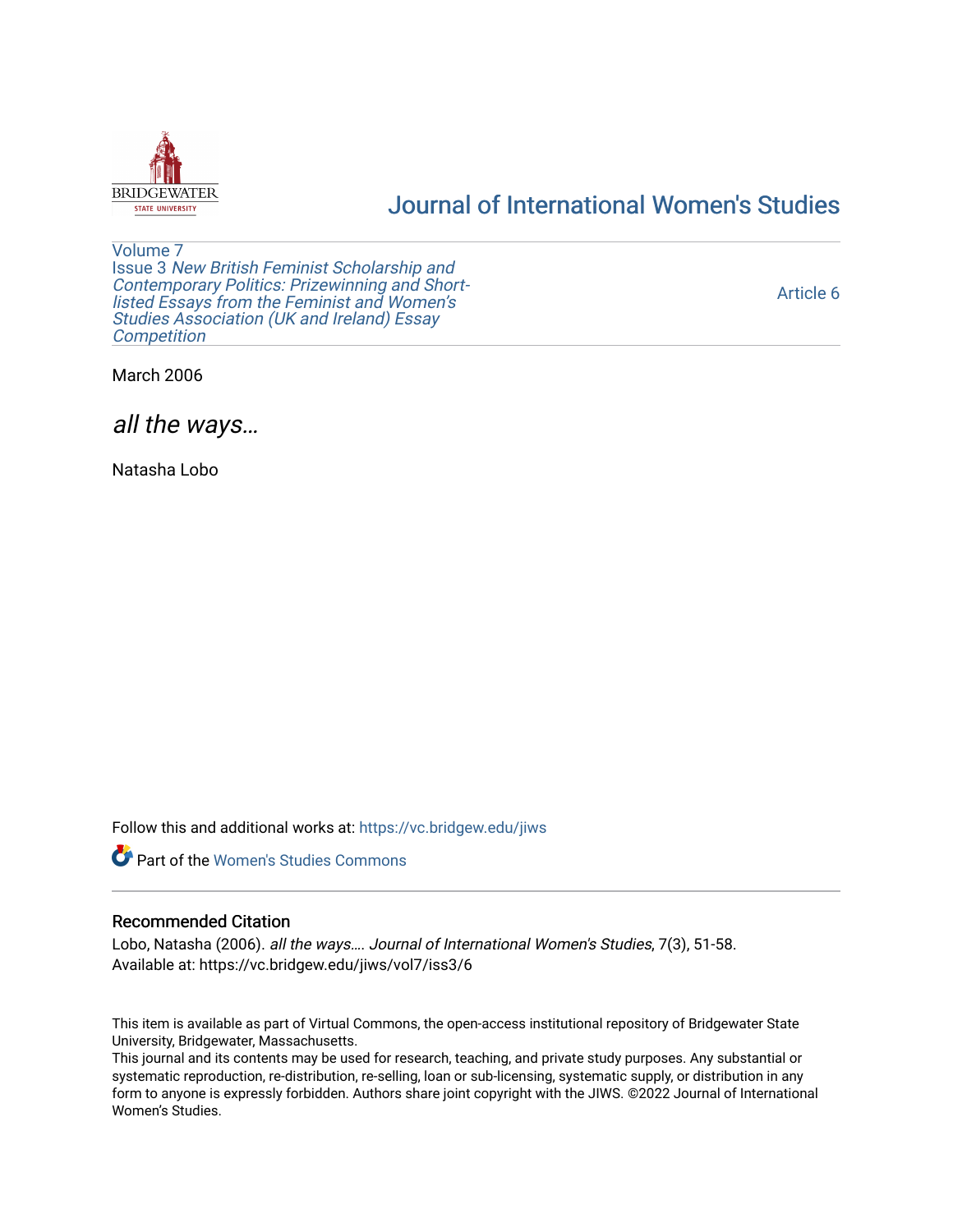This journal and its contents may be used for research, teaching and private study purposes. Any substantial or This journal and its contents may be used for research, repending and private study purposes. Any substantial or<br>systematic reproduction, re-distribution, re-selling, Barl of 960-1626 sing, systematic supply or distributio to anyone is expressly forbidden. ©2006 Journal of International Women's Studies.

# *all the ways…*

By Natasha Lobo<sup>[1](#page-1-0)</sup>

#### **Abstract**

*'all the ways…*' was written for a Women's Studies module - 'Identity, Difference and the Body'. This module explored feminist perspectives on the nature/culture divide and the production of sexed, gendered and raced bodies, and surveyed a range of different feminist analytical approaches to the body, including postmodern, phenomenological, Black feminist and postcolonial perspectives. It considered the construction of sex, gender and sexuality through different cultural and social practices which take the body as their principal focus, and examined a variety of case studies such as: body image and norms of femininity; food, dieting and eating disorders; body modification; body adornment. The unit also considered feminist analyses of medical, scientific and technological discourses and practices aimed at the female body, including scientific representations of the body, cyborg bodies, and constructions of disability. My essay is a creative exploration of the female/feminine body, drawing on the style of French feminist thinker Luce Irigaray. The intention of the essay is to incorporate elements of all the material covered in the module, using my own understanding and interpretation… I picked a creative assignment because I wanted to take the opportunity to explore a different aspect of academic writing. It is the first piece of creative work that I have written for many years, and I found the assignment both challenging and very enjoyable.

*Keywords:* the body, femininity, body image, Irigaray

#### **All the ways in which my body has betrayed me are many.**

Or so it would seem.

Double 'X' has sealed my fate. Supposedly.

 These female chromosomes have propelled me into a world not of my making, not to my liking. A world in which my devalued female gender is CAST as the second sex, the fair sex, the gentle sex, the weaker sex. Somehow, 'X' plus 'X' equals less than 'X' plus 'Y'.

#### $(X + X) < (X + Y)$

BUT. It is not my body that has created this unfathomable equation. It is not I who imposed the Rules the Codes the Cultural Norms the Social Standards. The Invisible 'Truths'.

Published by Virtual Commons - Bridgewater State University, 2006

<span id="page-1-0"></span><sup>&</sup>lt;sup>1</sup> Natasha Lobo is currently working as a Forensic Mental Health Advocate at a Medium Secure Unit in Hackney, London. Her studies at London Metropolitan University are ongoing.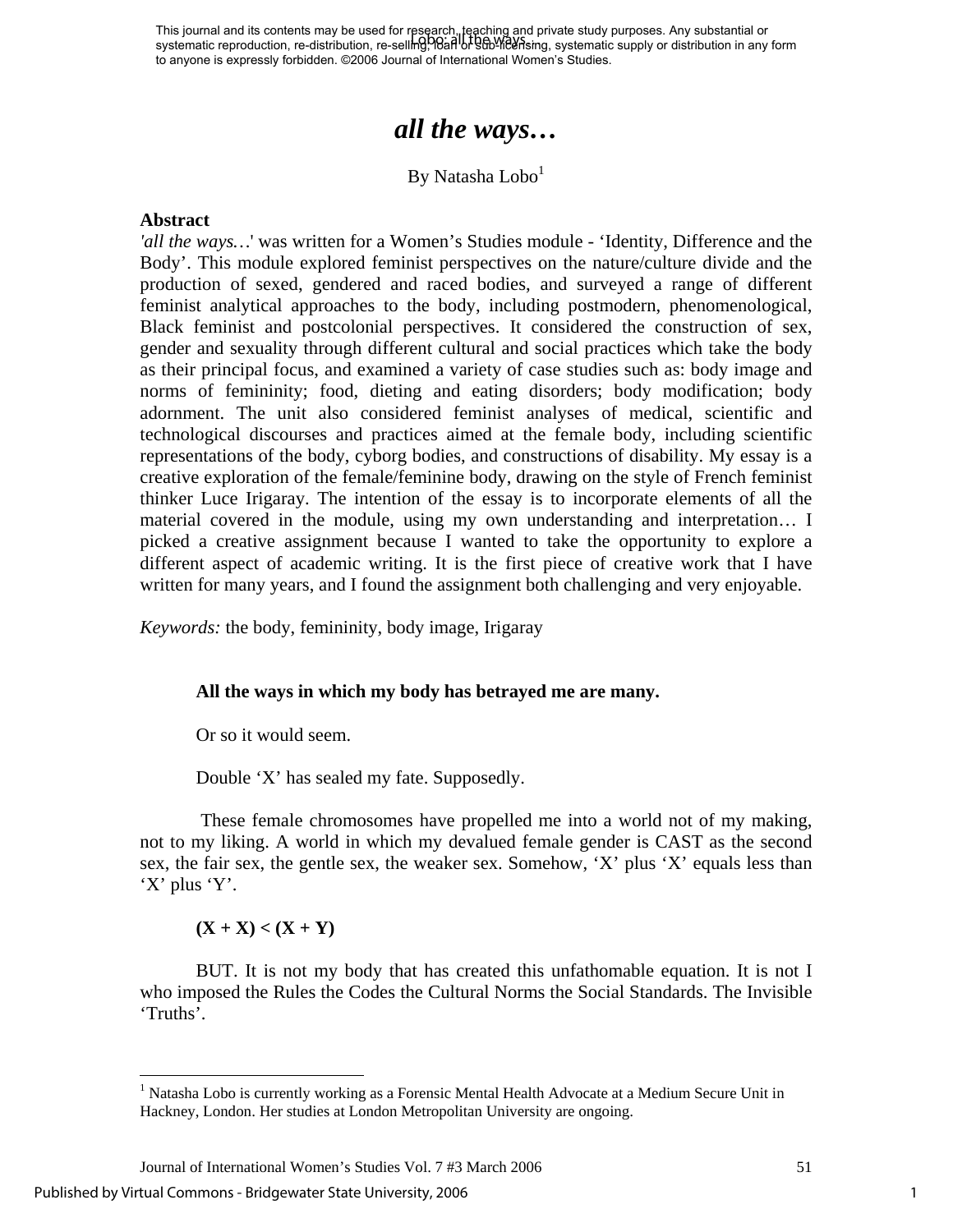So …

**All the ways in which the world has betrayed me, a 'misbegotten man',<sup>2</sup> are many. Obvious. Subtle**.

Even so…

## **All the ways in which the female body can be re-thought are many. Multiple. Multi-layered…**

'TRUTHS' need to be questioned. 'Essential' characteristics need to be dismantled. *(Essential to who?)* Dig a little deeper and you might find that the so-called 'basics' are only essential for the perpetuation of the Big Lie that is 'human nature'.<sup>3</sup> (And many 'truths' are not even *slightly* true at all). A 'truth' is a shape-shifting thing. Nothing is set in stone. Except stone itself. Are we, our bodies, our genders, unalterable like stone? Are we so FIXED, so bound to an archaic binary that dictates to us, as women, how to be women? The *man*-made Law Of Femininity instructs us on how we should live, how we should be, who we should be, who we should be with … *Should*  should not be. Surely *should* is not natural. Is it??

What *is* natural? Certainly not us. Not man. Not woman. We are metaphorical robots, following orders and playing roles. *Walk like a man. Giggle like a girl. That's a job for a man. A woman's place is in the home. Boys love cars. Girls love dolls. That's so unmanly. That's so unladylike. BEHAVE like a gentleman. ACT like a lady.* Watch and learn. Observe, assimilate, integrate, perform, conform, repeat, recite, repeat, perform, repeat repeat repeat.<sup>[4](#page-2-2)</sup> We name, we label and then we pass it on. We impose gender upon our bodies through LANGUAGE - from a baby's first cry ("It's girl!! Isn't she pretty?!"), until our last dying breath ("He was a good father. He provided for his family"). The *illusions* of stability and coherence become a lived reality, until the well-rehearsed routine feels 'natural'. Thus, through time, the historical becomes the biological.

When you say 'women *ought*', 'women *can't*', what you mean is women MUST. You must do this and that, be this and that, in order for the (patriarchal) world to keep turning, to stop spinning off its' axis. Oh, what a tangled web we have weaved…

Society normalises the *concept* of two polarised genders. Society normalises you. Abnormalises you. Me. Us. … Society: a disembodied entity, often held responsible for the good/bad/happy/sad/mad state of the collective people. We discuss the ills of society,

<span id="page-2-0"></span><sup>2</sup> Weitz, Rose (1998) 'A History of Women's Bodies' in *The Politics of Women's Bodies: Sexuality,*  Appearance, Behaviour, Oxford University Press.<br><sup>3</sup> Lorber, Judith (1998) 'Believing Is Seeing: Biology as Ideology' in Weitz, R. (ed) *The Politics of* 

<span id="page-2-1"></span>*Women's Bodies: Sexuality, Appearance, Behaviour*, Oxford University Press. 4

<span id="page-2-2"></span>Butler, Judith (1999) 'Subjects of Sex/Gender/Desire' in *Gender Trouble,* Routledge.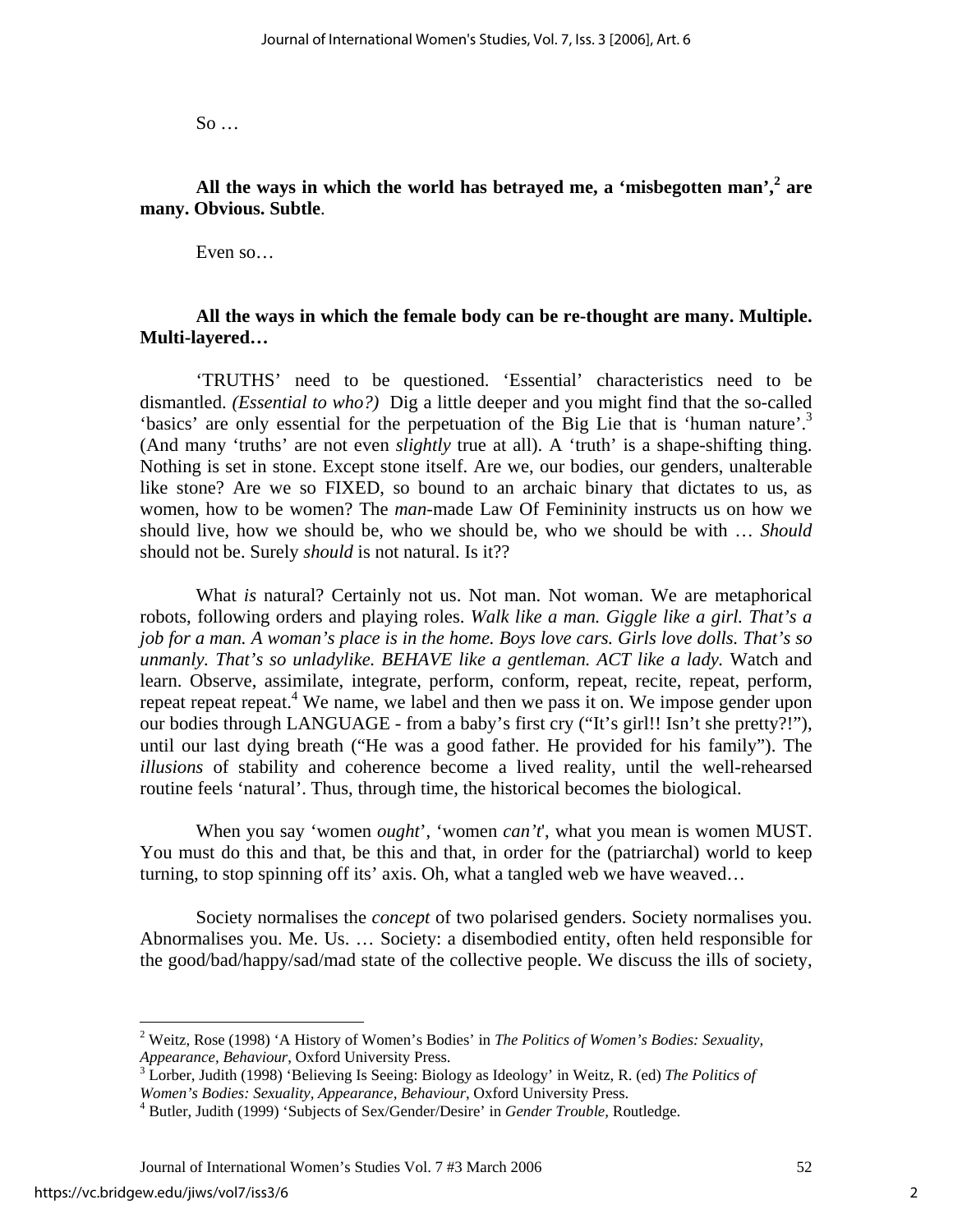as if 'society' were a disengaged, separate unit. Not a breathing mass made up of many beings, many BODIES*.* 

*People make culture. People fake culture. Break it. Unmake it. Forsake it…* 

Science naturalises masculinity and femininity, whilst generally avoiding discussion of those who do not fit into the acceptable equation. Those who are categorized as Other, are ostracised in relation to the norm. Wherever you go, whatever you do, whoever you do, *it's still all about The Norm*. We shall never ascend from Binary Hell unless we re-write re-think re-claim The Body. It is not the conventional that interests me, it is the unconventional - the unnatural, the outsiders, the Sister Outsiders.<sup>5</sup>

If your name's not *Normal*, you're not coming in. Hop on board the bus if you are youthful, attractive, affluent and WHITE. Are you on the bus? Or are you off the bus?  $6\degree$ 

Fear Old Age Dread decline The Broken Body shall not be mine…

*The Redundant Body, the Rejected Body has no place in this world.* Let it sit on the outside. But, look closer - different experiences are valuable. You have mastered the Art of Detachment... now consider Transcendence and Acceptance<sup>[7](#page-3-2)</sup>. The *exceptions* to the rule have much to teach us, a great deal to show us. Breach your feminine boundaries. Transgress your bodily borders. Disrupt. Subvert. Defy the illogical logic.

Resist being *This* or *That* .One or the Other. What if I'm Another - this *and* that and *more besides?* 

Neither one nor the other? Invisible intersex bodies; corrected to a single gender. You CANNOT be both. (But you are). The ultimate proof that gender is an elaborate DOING. *Gender is our undoing*. There is no 'true' female sex. No unadulterated male sex. No purity of gender…

... No purity of origin<sup>[8](#page-3-3)</sup>. You know who you are, because you know who you are not?? Imagine the body in other ways – mutate, metamorphose.<sup>[9](#page-3-4)</sup>. In a sense, innocence does not exist…We are already experiencing colossal shifts in our embodied lives. There is PROMISE in the struggle against perfect communication.

<span id="page-3-0"></span> $^5$  Lorde, Audre (1984) *Sister Outsider: Essays and Speeches,* Crossing Press.<br> $^6$  Welfa, Tom (1989) *The Electric Kool Aid Acid Test*, Plack Swep.

<span id="page-3-1"></span>Wolfe, Tom (1989) *The Electric Kool-Aid Acid Test*, Black Swan 7

<span id="page-3-2"></span><sup>&</sup>lt;sup>7</sup> Wendell, Susan (1999) 'Feminism, Disability and Transcendence of the Body', in Price, Janet and M. Shildrick (eds) *Feminist Theory and the Body: A Reader*, Routledge 8

<span id="page-3-4"></span><span id="page-3-3"></span>Haraway, Donna (1992) 'A Manifesto for Cyborgs', in *Simians, Cyborgs and Women*, Routledge. 9  $^9$ Ibid.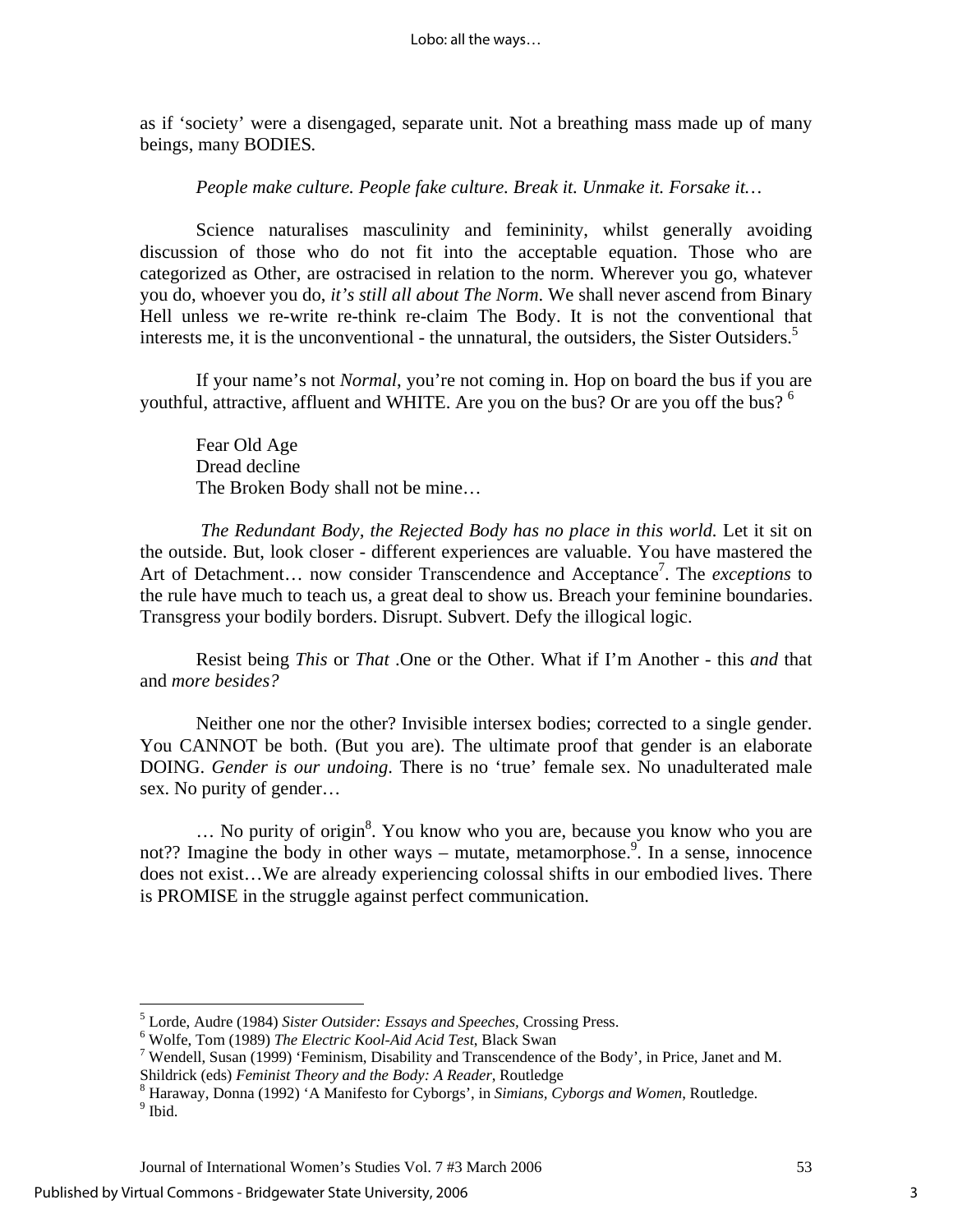*Where am I* when my body is walking, mouth talking, mobile phone clamped to my ear? Where is my mind? *Where* is my mind? *Way out in the virtual waters, see it swimming…* 

## **All the ways in which your body has been deemed problematic are many…**

Multiple. Manifold. Multiplex. Complex body, simple mind. Fullness of body, emptiness of mind. Unstable unpredictable LEAKY female body, steeped in hysteria, reeking of nature. Plural and polymorphous of character.[10…](#page-4-0) It moves, it changes, it swells, it flows, it bleeds. Take this, all of you and *use* it. This is my LUMINOUS body, my full-bodied blood - it shall be given up for you…

*Excuse me, but can I be myself for a while? I would like my body back*.

# JUST WHOSE BODY IS IT ANYWAY?!

Ground control to those who have lost their bodies to the reflection of male desire… Climb out of your culture and step into your own skin. Too loose? Too tight? It will fit in time. OPEN yourself.

Living is easy with eyes closed,<sup>11</sup> ears blocked, mouth shut. *Is it not?* 

But you are not dead…

Listen to your heartbeat – they do not own it. It's YOURS. Open your eyes, look at your body. Appreciate the value of your body. It is not ONE little penis that you possess – you have multiple sex organs on every inch of your body, you can feel pleasure anywhere everywhere.<sup>12</sup> Omnipresent. OMNIPOTENT. Your pleasure, your power does not lie in ONEness. Not *merely* one.

As a courageous woman, you do not have 'balls'; your strength does not lie in the most VULNERABLE part of the male body. Your indomitable spirit is derived from *within* you.

<span id="page-4-5"></span><span id="page-4-4"></span>It is not a penis that you lack. *Words* are what you need.[13](#page-4-3) Change your actions, your language. Speak to me in a different tongue. Speak as a Woman. Intervene *as a woman*. [14 D](#page-4-4)isrupt their talk. Not equal but different.[15](#page-4-5) Not *indifferent*. Not insignificant.

<u>.</u>

<span id="page-4-0"></span><sup>10</sup> Whitford, Margaret (1991) 'Feminism and Utopia' in *Luce Irigaray: Philosophy in the Feminine,*  Routledge.

<span id="page-4-1"></span> $11$  The Beatles, (1967) 'Strawberry Fields Forever', Parlophone.

<span id="page-4-2"></span><sup>12</sup> Irigaray, Luce (1985) 'When Our Lips Speak Together' in *This Sex Which Is Not One,* Cornell University Press

<span id="page-4-3"></span><sup>13</sup> Irigaray, Luce (1985) 'When Our Lips Speak Together' in *This Sex Which Is Not One,* Cornell University Press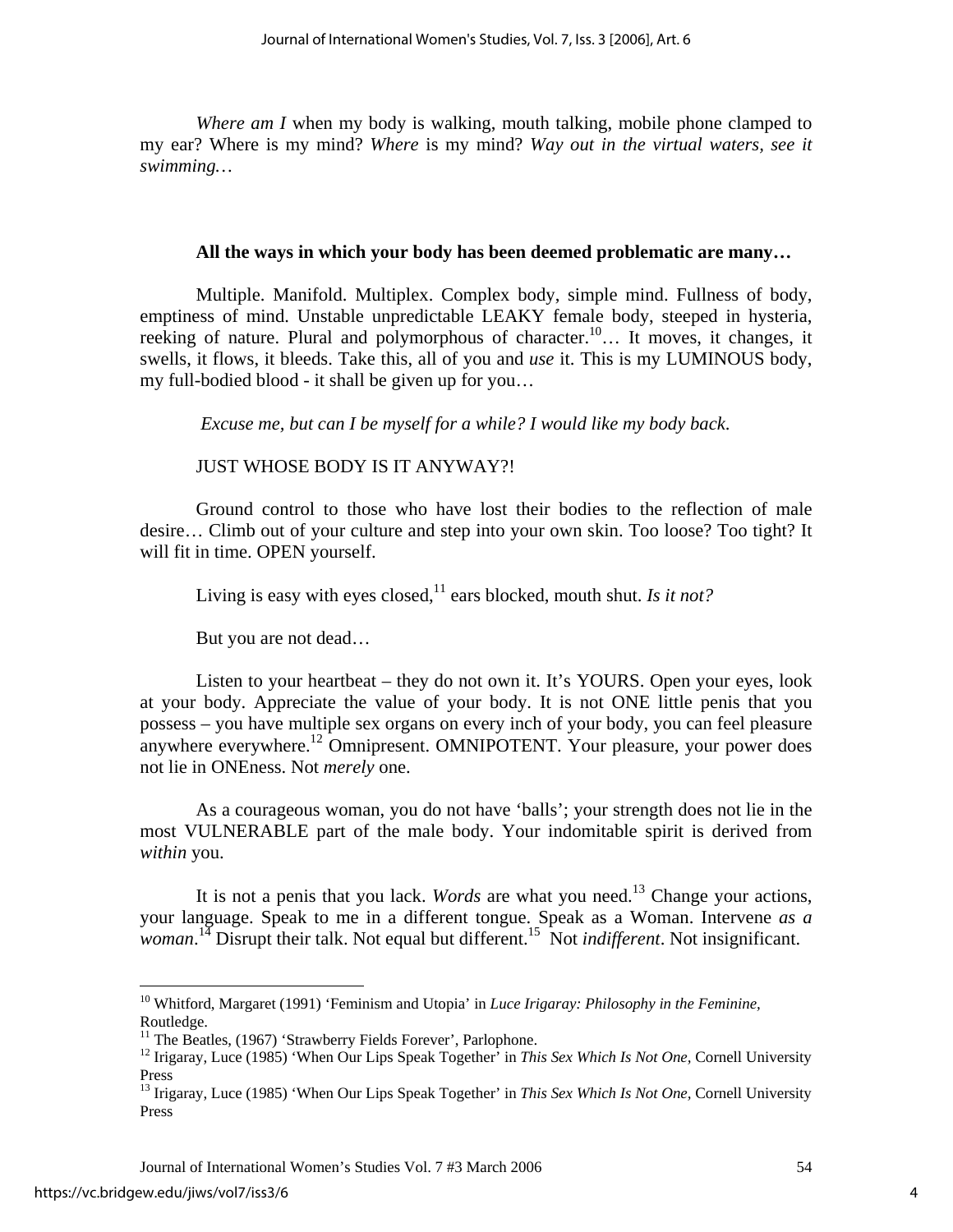Revel in your excess. (The road of excess leads to the palace of wisdom – does it not?)<sup>16</sup> Take comfort in your fluency. Unleash your FLUIDITY. Reach deep down inside - your eroticism is flowing multiple, unlocatable, non-identical.<sup>[17](#page-5-1)</sup>

Disrupt their senses; challenge their vision - *their blinkered 'Enlightened' vision*. [18](#page-5-2) Break down their beliefs …

The Beliefs the Religions the Faiths that castigate you. The Creeds that castrate you. The doctrines that deem your beautiful body SINFUL. Because God told us, because the Holy Book tells us. Because they profess to know. But, they only *believe*. (Or would have us believe). They do not *really* know…

Where is the *daughter* of God? Where are the female prophets? Where is Pope Joan-Paula the 1st? When will the Dalai Lama be reincarnated in the body of a *female*  child? (Did that *damned* Eve ruin it for us all?)

Bite the APPLE and spit it out. In their holy faces.

Make pie with the apple. Do not aim low. Have high-in-the-sky-apple-pie-hopes.

Devour the apple. ENJOY. Taste bliss. *There is no wickedness in your delight*. [19](#page-5-3) 

A juicy red apple is nice. BUT … not every apple is red.

Upset the apple cart.

# **All the ways in which the Cult of Body Image has betrayed our bodies are too many…**

 Your ample female flesh is (embarrassingly) out of control. Take ACTION to correct this (shameful) state of body, this unregulated state of mind. Tone it up, smooth it out, tie it down. Be soft be silky be supple[.20](#page-5-4) Constrain your desires, restrict your consumption, curb your passion. POLICE yourself.<sup>21</sup> Guard against the slack enemy, the loose enemy, the threat of excess, the menace of surplus. Be vigilant. Always. *Forever.*

 <sup>14</sup> Whitford, Margaret (1991) 'Feminism and Utopia' in *Luce Irigaray: Philosophy in the Feminine,*  Routledge.<br><sup>15</sup> Whitford, Margaret (ed) (1991) ' Equal or Different?' in *The Irigaray Reader*, Blackwell.

<span id="page-5-1"></span><span id="page-5-0"></span>

<sup>&</sup>lt;sup>16</sup> Blake, William (1793) *The Marriage of Heaven and Hell*, Penguin.<br><sup>17</sup> Irigaray, Luce (1985) 'When Our Lips Speak Together' in *This Sex Which Is Not One*, Cornell University Press

<span id="page-5-2"></span><sup>18</sup> Irigaray, Luce (1985) *Speculum of the Other Woman*, Cornell University Press.

<span id="page-5-3"></span><sup>19</sup> Irigaray, Luce (1985) 'When Our Lips Speak Together' in *This Sex Which Is Not One,* Cornell University Press

<span id="page-5-4"></span><sup>20</sup> Bartky, Sandra Lee (1998) 'Foucault, Femininity and the Modernization of Patriarchal Power', in *The* 

<span id="page-5-5"></span>*Politics of Women's Bodies: Sexuality, Appearance, Behaviour, Oxford University Press.* <sup>21</sup> Bordo, Susan (1990) Unbearable Weight: Feminism, Western Culture and the Body, University of California Press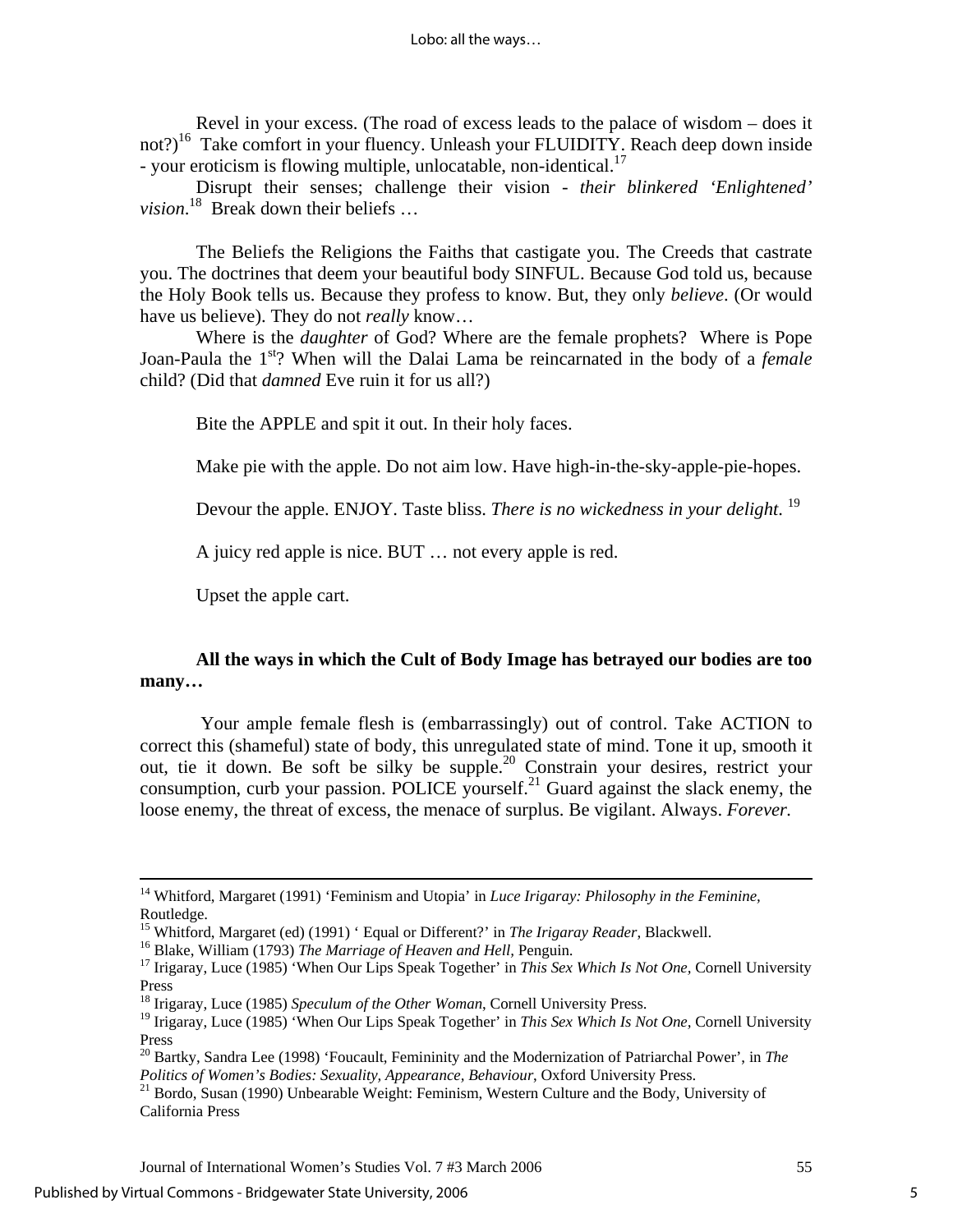For femininity is constructed and re-constructed as an *impossible* ideal. (But shhhhh! Don't tell. Focus on the body. Not the mind. The body. Not the mind. Focus your mind on your body. Your BODY).

These are the things that you put up with. These are the things that we put up with.

Ascetically, the FLESH needs to suffer in order for *his* SOUL to reach a higher level. Does it not?

Aesthetically, the flesh needs to suffer in order for *her* BODY to reach a perfect IDEAL. Does it not?

 Too thin too fat too small too tall too flabby too scrawny… Lead me to a woman who LOVES her body, and I shall show you a myriad that do not.

Demons named 'Anorexia' invade bodies unable to resist the tyranny of the Slender Body*.* Demons named 'Control' saturate minds that are hazed dazed lost and afraid… Socially produced or genetically pre-destined? Nature or nurture? (Binaries reign supreme). It is a sign of the times. *This mess we're in*.

 Traumatic. Tragic. But at least she's THIN. Eternally youthful beautiful fertile POWERFUL.<sup>22</sup> The marks of time character wisdom LIFE... are not wanted here.<sup>23</sup>

*Mutilate me, to titillate you.* 

Full lips, big tits, shapely hips. (Heavy heart?)

Sculpt your body, sculpt your life. Externalise the internal. You now have the tools to compete with the Big Boys. Welcome to the backslapping, backstabbing business world of men. Come on! Keep on keep up in this male domain. (A girl's gotta do what a boy's gotta do!)

# **All the ways in which your body may not be** *your* **body are many…**

Let us prioritise the INNOCENT body, the SACRED foetal body. Dismiss the (possibly) scared female body. It's ok, this independent body can be told what to do *when one becomes two.* <sup>24</sup> The pregnancy prescription was written many moons ago. She

<span id="page-6-0"></span><sup>22</sup> Morgan, Kathryn (1998) 'Women and the Knife', in Weitz, R. (ed) *The Politics of Women's Bodies:* 

<span id="page-6-1"></span>*Sexuality, Appearance, Behaviour, Oxford University Press.* <sup>23</sup> Bartky, Sandra Lee (1998) 'Foucault, Femininity and the Modernization of Patriarchal Power', in Weitz, R. (ed) *The Politics of Women's Bodies: Sexuality, A* 

<span id="page-6-2"></span><sup>&</sup>lt;sup>24</sup> Irigaray, Luce (1985) 'This Sex Which Is Not One', in *This Sex Which Is Not One*, Cornell University Press

Journal of International Women's Studies Vol. 7 #3 March 2006 56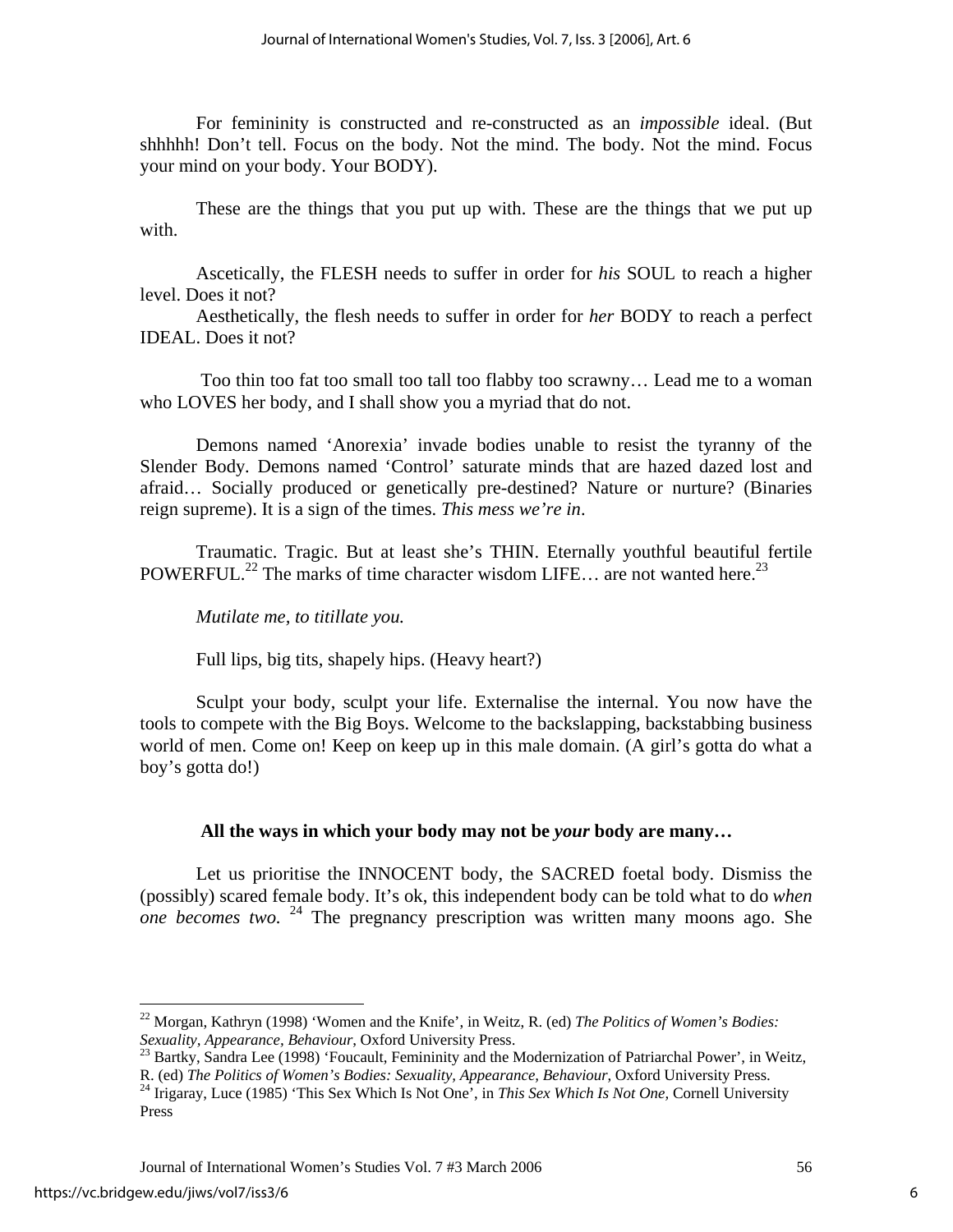comes complete with imposed signs and meanings inscribed on her body – just follow the instructions. She will comply. Won't she? *She won't?!* (Selfish, sinful woman).<sup>25</sup>

The fully formed body, fully fucked-up soul.

**VERSUS** 

The flawless foetus.

The pregnant body was once a foetal body. Then it upped and grew … And what of the grown-up female foetus (a.k.a Woman)? …Is the pregnant body simply a container for the foetus? A vessel for his Seed? … Well whatever nevermind - we say that *you must respect the rights of the foetus*.

Because we are Pro-Life. (Disclaimer: just not YOUR life.)

(Cannot procreate? You are incomplete. Obsolete).

## **All the ways in which your body can deviate are many …**

"Is IT a boy or a girl?" Sir? Er.. Madam? *Eyes linger, pointed finger.* Either. Neither. Both. … Actually, in this instance, *it* is a SHE. Not a non-he. I am a SomeBODY. (And I celebrate my androgyny). … You may be an EYE. But I am an **I.** So adjust your Gaze, change *your* ways. (Because *I* am not changing mine.)

I am a SHE who desires a HER. And the partaking of graphic Sapphic sex is for *my* pleasure. Not yours.

(Sorry folks, *I'm not like other girls, you can't straighten my curls.*)<sup>26</sup>

Burn the Witch. Silence the Feminist Bitch. Doubly Deviant. (Twice as nice). *I bat for the other team.* Well, mostly. (Like I said, nothing is set in stone. Except stone itself.)

Strip me whip me chain me inflict pain on me. *The pleasure is mine*.

Homosexual. Heterosexual. Bisexual. Be sexual.

Or not.

<u>.</u>

<span id="page-7-0"></span><sup>25</sup> Pollit, Katha (1998) 'Fetal Rights' in Weitz, R. (ed) *The Politics of Women's Bodies: Sexuality, Appearance, Behaviour*, Oxford University Press.

<span id="page-7-1"></span><sup>26</sup> Harvey, P.J (2004) *'Who The Fuck?!'* Island Records.

Journal of International Women's Studies Vol. 7 #3 March 2006 57